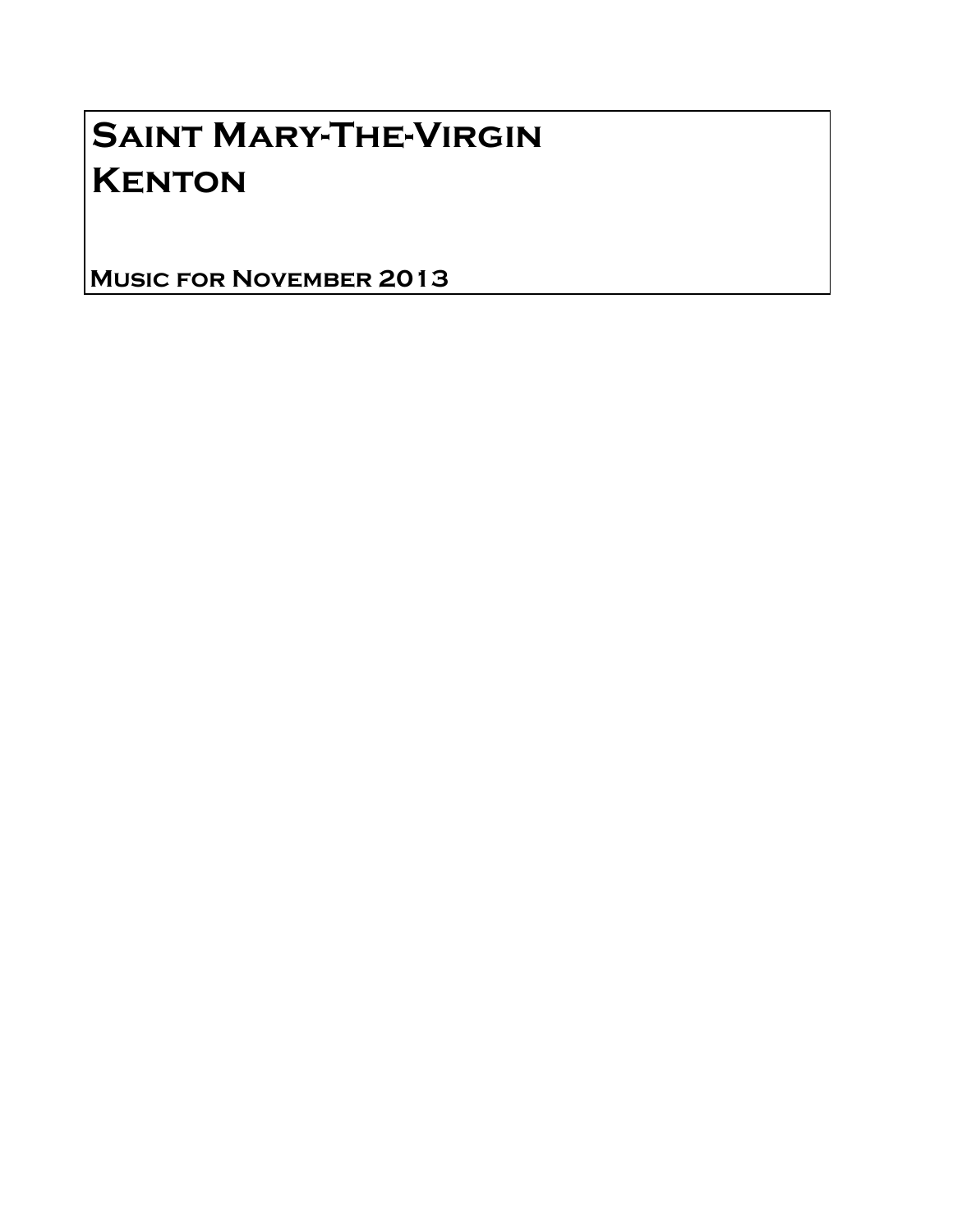# **3rd November Ordinary Time XXXI**

| Introit<br><b>Responsorial Psalm</b> | CH37<br>Page 69 | Alleluia, sing to Jesus                                               |
|--------------------------------------|-----------------|-----------------------------------------------------------------------|
| Gradual                              | <b>CH40</b>     | Amazing grace                                                         |
| Offertory                            | CH43            | And can it be?                                                        |
| Communion                            | CH54            | As the deer pants                                                     |
| Recessional                          | <b>CH745</b>    | To God be the glory                                                   |
|                                      | Setting         | K, C - Merbecke; Lourdes Gloria II<br>S, B, A - St Ralph Sherwin Mass |
|                                      | At communion    | Come my way                                                           |

### **10th November Remembrance Sunday**

| Introit                   | <b>CH528</b> | O God our help in ages past                                  |
|---------------------------|--------------|--------------------------------------------------------------|
| <b>Responsorial Psalm</b> |              |                                                              |
| Gradual                   |              |                                                              |
| Offertory                 | CH581        | Onward, Christian soldiers                                   |
| Communion                 | CH72         | Be still, for the presence of the Lord                       |
| Recessional               | <b>CH286</b> | I vow to thee, my country                                    |
|                           | Setting      | K, C - Merbecke; Lourdes Gloria II (?)<br>S, B, A - Merbecke |
|                           | At communion | Prayer for peace                                             |